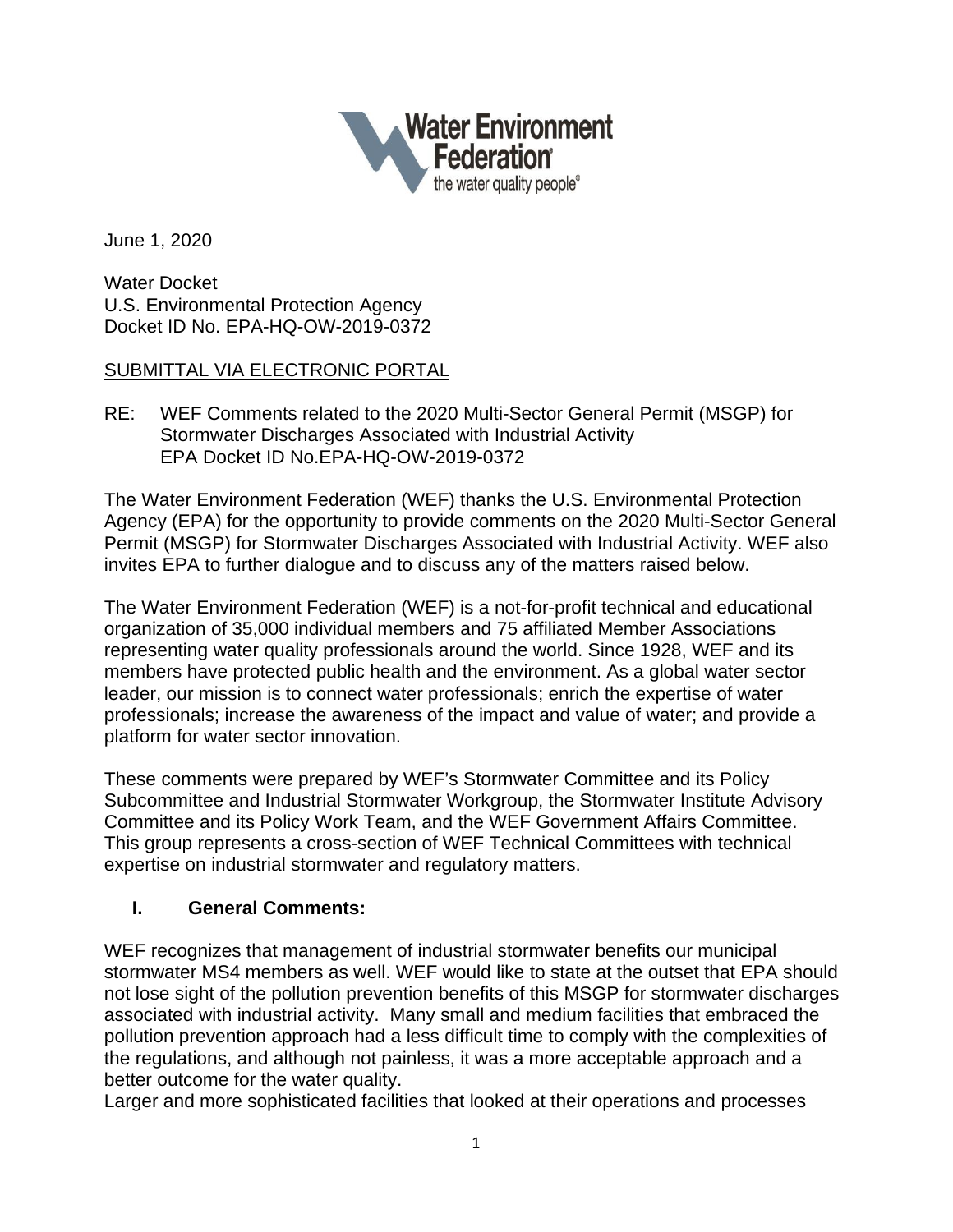from the perspective of prevention first, adapted and invested in changes, including product substitution (as for example potential approaches in coal tar aspect of this proposed permit), making compliance more aligned for the desired outcome, protection of water quality without major disruption to the business activities.

Finally, EPA should remain attentive to the fact that imposing new or added responsibilities on industrial permittees under this general permit might lead to added burden on MS4 permits for Phase I communities, those who manage industrial stormwater programs as well as states who already have resource constraints in managing their stormwater and permitting programs.

### **II. Specific WEF Comments:**

These comments are intended to address the specific areas EPA has requested feedback as well areas WEF members found to be important to provide input.

WEF subject matter experts (SMEs) worked within six major areas through Workgroups: 1) Frequency and Monitoring Requirements; 2) Coal tar sealants; 3) Additional Implementation Measures (AIM); 4: Stormwater Control Measures; 5) TMDLs, Eligibility and Other Issues; and 6) Major Storms Control Measures.

# **1) Frequency and Monitoring Requirement Comments**

1. Specific Comments:

*Request for Comment 9: EPA requests comment on viable alternative approaches to benchmark monitoring for characterizing industrial sites' stormwater discharges, quantifying pollutant concentrations, and assessing stormwater control measure effectiveness. See discussion in the Fact Sheet for Part 4.2.1*

WEF has no specific comment on viable alternative approaches to benchmark monitoring. However, WEF suggests that sector-specific benchmark monitoring is both appropriate and feasible.

*Request for Comment 10: EPA requests comment the above proposed universal benchmark monitoring for pH, TSS, and COD applicable to all sectors. EPA requests comment on whether universal benchmark monitoring is appropriate and what parameters should be required.* 

WEF questions the appropriateness of universal benchmark monitoring. The Fact Sheet clarifies that universal benchmark monitoring is proposed because these parameters can indicate the absence, neglect, or failure of a stormwater control measure and can be indicators of broader water quality problems and the presence of other pollutants. There was discussion of the contribution of natural elements (such as tree pollen) which can cause a spike in COD and TSS measurements. TSS could also reflect organic and nonorganic matter collected within the catch basins and not a result of the storm-related discharge. WEF requests that EPA clarify which categories of pollutants COD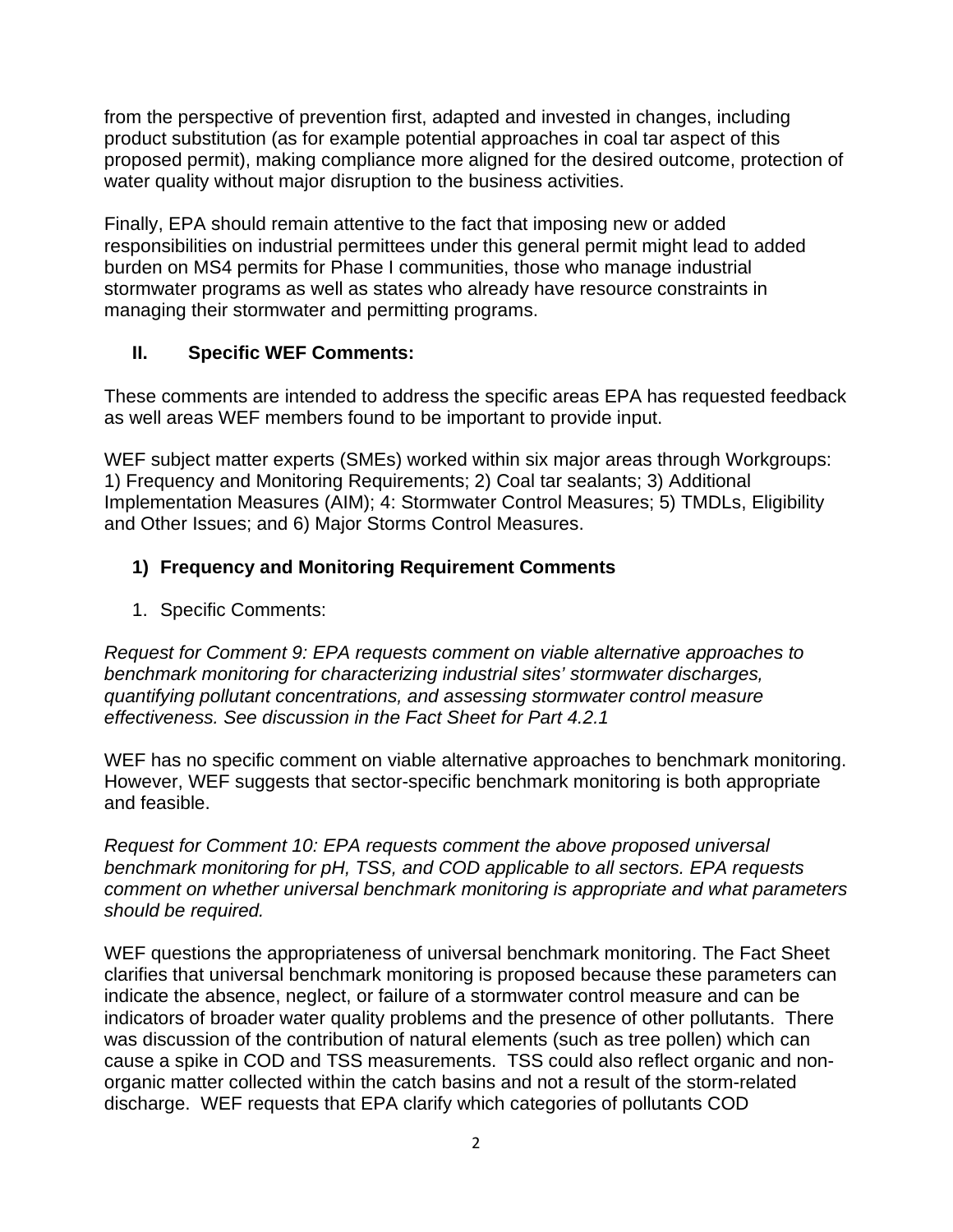measurements are expected to capture. WEF disagrees that COD is a universal benchmark.

WEF notes that the industrial stormwater permitting program is a mature program nearly 30 years old, and facilities should have an inspection program to correct any lapses - all within the SWPPP. WEF notes that for many facilities, universal benchmark monitoring will reflect parking lot runoff and little else. Would the results be the same from a 2-acre Walmart parking lot vs. a 2-acre automotive maintenance facility? Request for Comment 10 directly follows Section 4.2.1.1(a), which states "Samples must be analyzed consistent with 40 CFR Part 136 analytical methods...". WEF also notes that pH measurements consistent with 40 CFR Part 136 requirements can be problematic considering the short holding time of 15 minutes, especially where facilities rely on outside contractors for sampling. Therefore, the 2020 MSGP needs to include a provision for field measurement of pH. Other similarly problematic parameters, such as DO, should have similar provisions.

*Request for Comment 11: EPA requests comment on whether the permit should include an inspection-only option for "low-risk" facilities in lieu of conducting benchmark monitoring, as recommended in the NRC study. EPA requests comment on ways to identify facilities that would be eligible for an inspection-only option, what frequency would be appropriate for such an inspection, what the inspection should entail, and what qualifications or certifications an inspector should have. See discussion in the Fact Sheet for Part 4.2.1.1.*

WEF questions the value of the universal benchmark monitoring as compared to the inspection-only option since the industrial stormwater permitting program, dating to the early 1990s, has led to many facilities to have eliminated rainfall contact with industrial activities and have eliminated rainfall contact with industrial activities and have maintained a Stormwater Pollution Prevention Plan (SWPPP). WEF notes that "Industrial stormwater sampling generally requires outside contractors; most industrial facilities will not have proper sample equipment or staff to collect samples. Sampling to capture the correct storm quarterly will necessarily include more than 4 mobilizations per year. Analytical costs will be small, the sampling costs will be significant." For this reason, WEF considers an inspection-only option to be appropriate and necessary for this permit.

WEF also looked at the value of this data. One exceedance in a quarter does not show a trend or identify a problem that needs to be fixed. In addition, there is a time delay of waiting on sample results or another storm event to confirm the data. If the objective is to communicate to the discharger when to act, then this is not an efficient method.

WEF concurs with the discussion in the Fact Sheet Request for Comment addressing the identification of "low-risk" facilities; Categorizing and defining such facilities is somewhat challenging and has not yet been adequately addressed. WEF concurs with the discussion in the Fact Sheet Request for Comment that size alone may not fully represent the risk profile. WEF recommends that EPA establish a definition of "low risk" in the 2020 MSGP and agreed that the definition needs to be distinct from that of "no-exposure."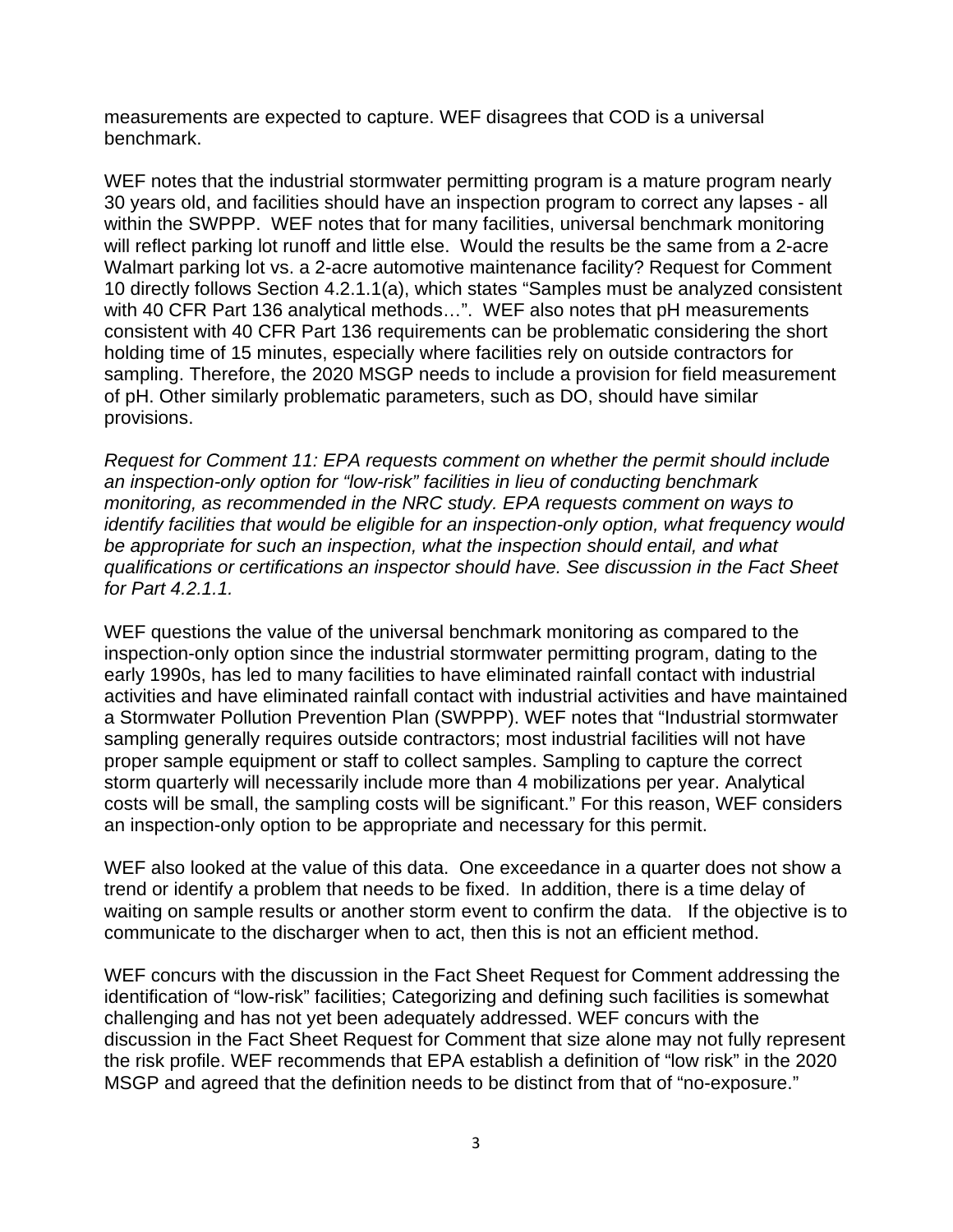Finally, WEF recommends that EPA clarify what "low risk" is, before it proposes any substitution for benchmarks. Providing no quantitative decision on what "low risk" is will cause a lot of confusion.

*Request for Comment 12: EPA requests comment on whether chemical-specific benchmark monitoring proposed in Part 8 for Sectors I, R, and P is appropriate for these sectors. EPA requests comment on whether the proposed monitoring parameters are appropriate for these sectors and any data or information related to the sources and activities related to these sectors. See discussion in Fact Sheet for Part 4.2.1.1 Applicability of Benchmark Monitoring under sub-heading Monitoring Requirements for Sectors I, P, and R.*

WEF generally agreed that chemical specific benchmark monitoring for Sectors I, R, and P were appropriate. WEF recommends the use of oil and grease as a parameter to be measured only in those cases where appropriate (see attached Appendix A). There was also a suggestion to remove lead if it was demonstrated to not be associated with the operations.

2. Other specific comments on the Frequency and Monitoring Requirements per section:

### 3.2.2.2

WEF recommends that EPA needs to clarify that the sample is to be *collected* within 30 minutes of a stormwater discharge, not "assessed.

# 3.2.2.4

WEF recommends that EPA needs to specify the time to wait after sample collection before visual observations are to be logged. This will affect the amount of settled solids and still floating solids, which makes data more comparable. EPA should specify what quantitative measurements are to be logged. For example, log the depth of settled solids after allowing to rest for 1 hour. Log the diameter and other dimensions of the container. Log the thickness of floating solids after allowing to rest for 1 hour. Log the thickness of any oil and grease observed. Log the thickness and color of any foam observed. Without such quantitative metrics, comparison between samples to determine effectiveness of BMPs or sources of pollutants is not feasible.

# 3.2.2.5

WEF recommends that EPA define what quantitative measure of the visual assessment sample constitutes "stormwater pollution." In the case of oil and grease, it is likely binary – any sheen or more. In the case of settled solids, it may be less binary and more dependent on the size of the catchment the sample is collected from. In the case of clarity, there is no stormwater runoff, lake water, river water, ocean water, or any natural water source with the clarity of bottled water. EPA should define a quantitative measure of clarity to be used to define "stormwater pollution."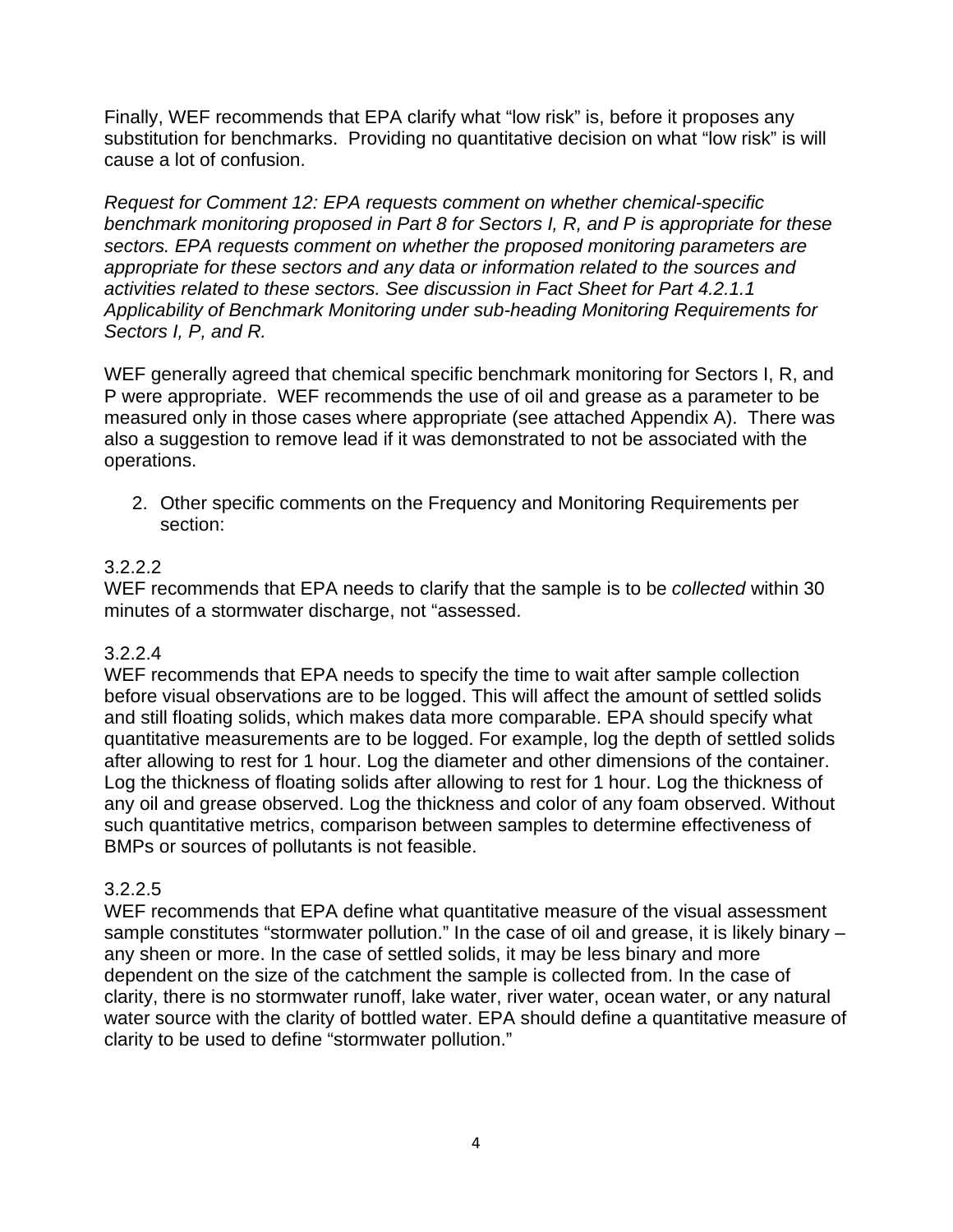### 3.2.4.4

WEF recommends that inactive facilities with areas of known surface soil contamination should be periodically monitored.

# 4.2.1

WEF recommends that EPA clarify this statement: "At your discretion, you may take more than four samples during separate discharge events to determine the average benchmark parameter value for facility discharges". Each facility is required to sample each discharge point 4 times per year. That would suggest that each sampling event is a "discharge event." Some facilities may have 1 discharge point. Some may have a dozen. WEF recommends that EPA clarify these statements.

### 4.2.2.1

Inspection only for "low-risk" facilities runs into a number of issues for collection system managers in that there is then no information that can be effectively used to find sources of pollutants they are detected either in their collection system monitoring or their receiving water monitoring programs. If an inspection only option is to be included, WEF recommends that it be done after a minimum of 3 years of benchmark monitoring is completed for the "low-risk" facilities and that "low risk" be defined as all activities conducted indoors, in actuality, not "typically." Note that we are finding in California that air discharges from a manufacturing process can sometimes result in sufficient concentrations of some constituents in stormwater to exceed benchmarks. The clean air act does not permit to protect water quality, so operations can continue to cause or contribute to an exceedance of a water quality criteria, which is ultimately imposed on local collection system operators as TMDL waste load allocations. If there are no industrial permit monitoring requirements, we would not know that, so an inspection-only option is not likely to adequately address ongoing impairments in receiving waters overall.

# **2) Coal Tar Sealants**

WEF suggests that EPA needs to further elaborate on this part of the proposed permit, for example, what is the maximum allowable percentage of coal-derived polycyclic aromatic hydrocarbons (PAHs) that can be in a sealant or admixture to not be defined as "coal-tar" for the purpose of this provision?

Generally, WEF supports the permit language with respect to coal-tar sealants. This may relate mostly to parking lots for industrial facilities. The data tying PAHs found in sediment that adversely affect aquatic life and are carcinogenic to coal tar sealants are compelling, not just from USGS studies but others as well. And there are equally effective sealants without the PAH content for equal cost.

1. Specific Comments:

Request for Comment 2: EPA requests comment on the following:

*Whether the permit should include an eligibility criterion related to the application of coaltar sealcoat to paved areas where industrial activities are located.*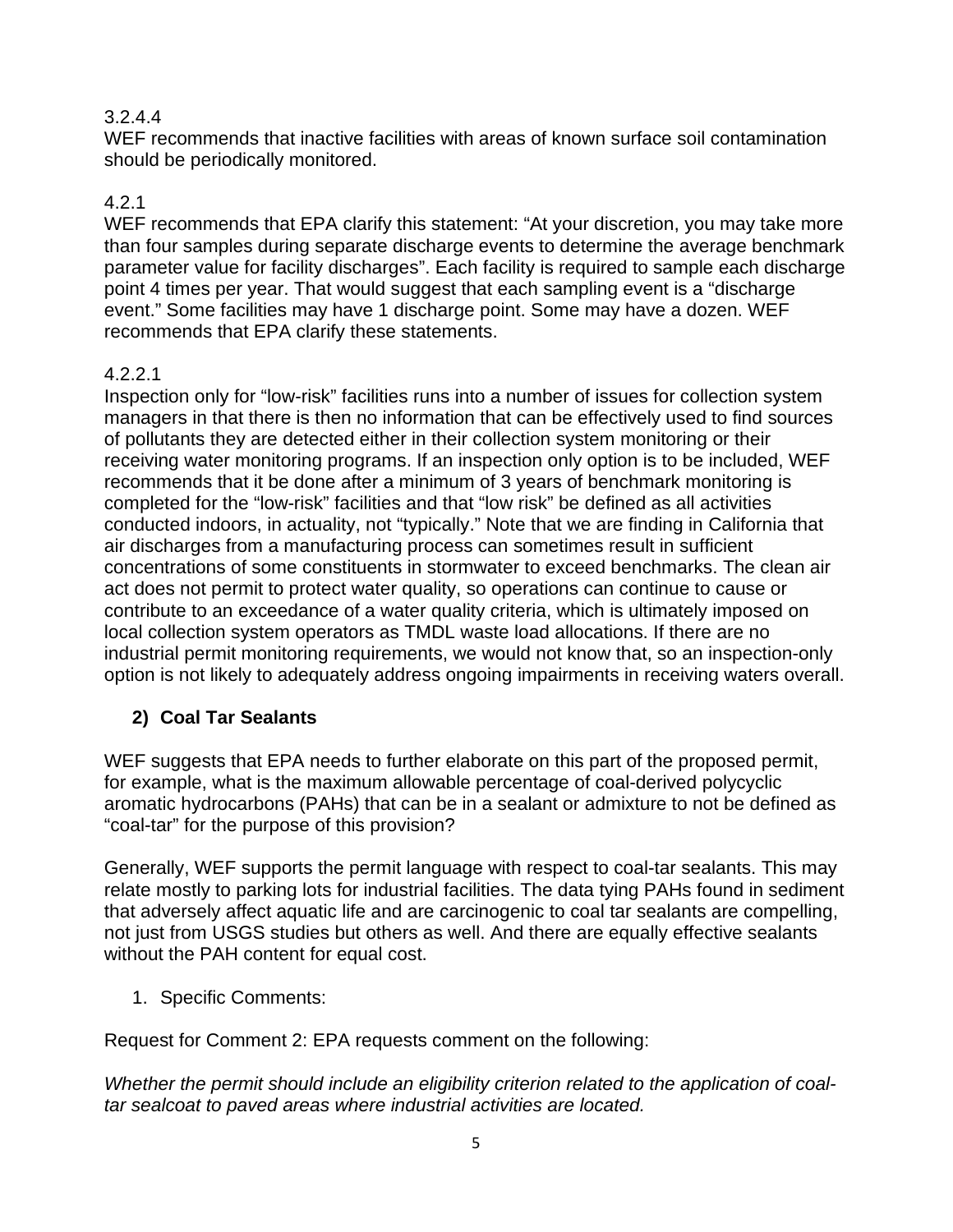WEF supports requiring specific permitting for use of coal tar sealants that contribute PAHs to the water environment. Numerous studies summarized by USGS<sup>[1](#page-5-0)</sup> have documented the potential impacts to human health and the environment. We request that EPA provide a specific definition for coal tar sealants – perhaps using PAH content. Industrial stormwater permits typically exclude employee/office parking since they are not an industrial activity. These are the portions of an industrial facility that typically require periodic pavement maintenance. Based on this precedent will EPA be then extending this requirement to other stormwater permits such as MS4 permits? WEF's understanding is that most pavements that may use coal tar sealants are associated with commercial land use/facilities and residential driveways.

*Any studies that provide data on the level of PAHs from coal-tar sealed pavements, the sources of measured PAHs in the aquatic environment, the levels of PAHs in fish and seafood, and associated chemical and biological impacts that may occur via stormwater discharges.* 

Studies referenced by USGS noted above and others:

1. Correlated PAHs in sediments and aquatic organisms with coal tar sealants used in the watershed. A study conducted in by University of Wisconsin Milwaukee also found this correlation.

2. Note that the air pathway is also an identified risk for human health. As a result, several communities in southeastern Wisconsin and in other locations in the United States have banned use of coal tar sealants.

*Whether or to what extent requiring facilities to implement specific stormwater control measures under the MSGP to control and treat PAH-laden discharges from surfaces paved with coal-tar sealcoat is an appropriate alternative to the proposed eligibility criterion, and if so, what those control measures should be. Proposed 2020 MSGP Fact Sheet*

If a separate operator permit is required for application of coal tar sealants, the operator should be required to include a control measure to prevent migration of PAHs from the site.

### **3) Additional Implementation Measures (AIM) (Benchmarks)**

1. Specific Comments:

1. Implementation Schedule (for benchmarking and AIM)

The MGSP implies that a facility is kicked into tier 1 or 2 immediately with the first sample 4X or 8X. WEF recommends that California's standards present an option or direction, where the State provides a compliance year where you can collect your data and then trigger implementation to tier 1 measures. Ex. 1 year of data collection  $+ 6$ 

<span id="page-5-0"></span><sup>1</sup> [https://www.usgs.gov/centers/tx-water/science/usgs-research-pahs-and-coal-tar-based-pavement-sealcoat?qt](https://www.usgs.gov/centers/tx-water/science/usgs-research-pahs-and-coal-tar-based-pavement-sealcoat?qt-science_center_objects=1#qt-science_center_objects)[science\\_center\\_objects=1#qt-science\\_center\\_objects](https://www.usgs.gov/centers/tx-water/science/usgs-research-pahs-and-coal-tar-based-pavement-sealcoat?qt-science_center_objects=1#qt-science_center_objects) and <https://pubs.usgs.gov/fs/2016/3017/fs20163017.pdf>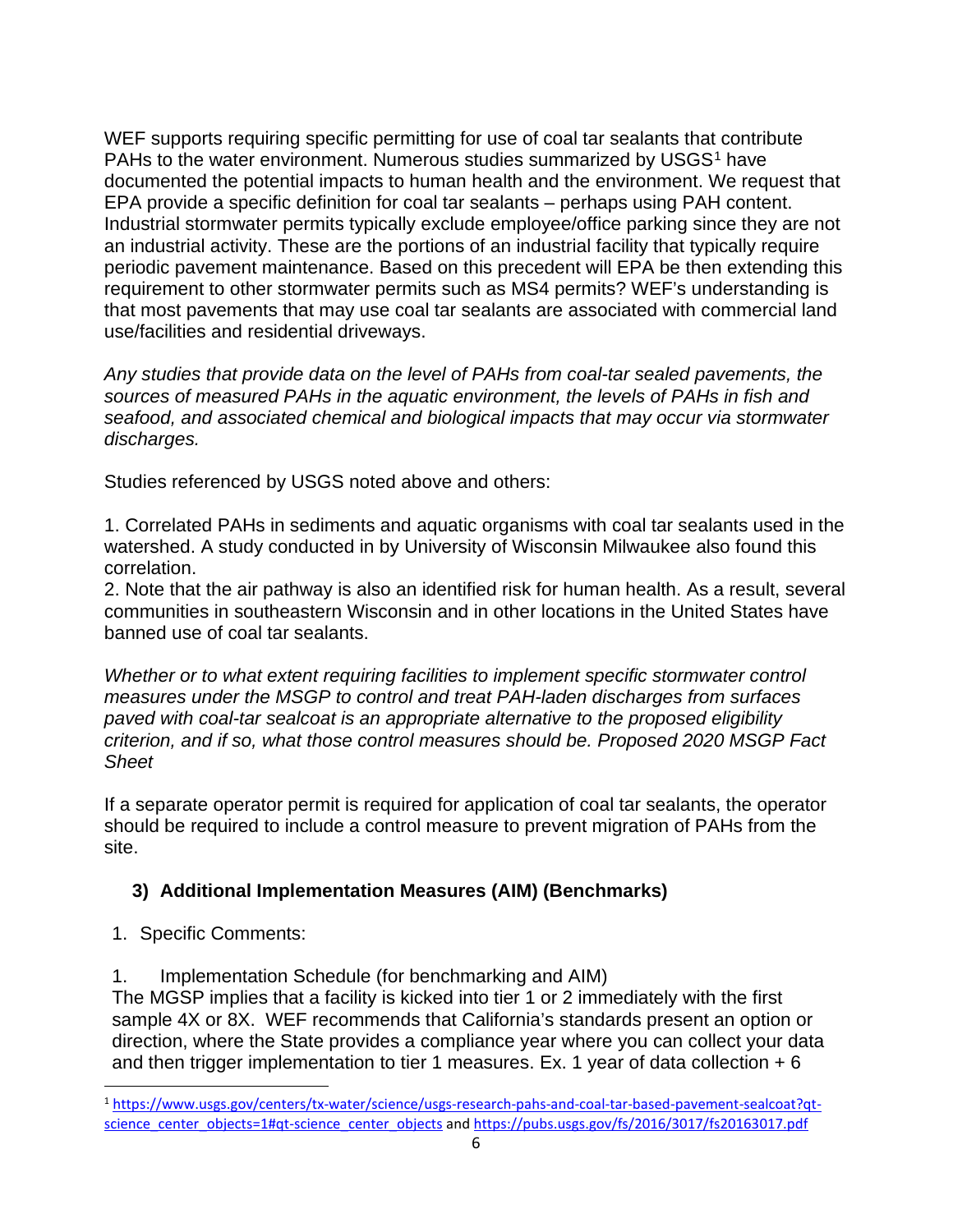months of implementation for tier 1. Wisconsin has 2 tiers based on facility SIC code not monitoring plus no exposure exemptions, another option.

### 2. Triggers

WEF requests clarification on: if a facility meets its commitment – is it back to baseline and does it stop sampling? WEF requests that EPA clarify how the AIM tier affects the facility's monitoring and sampling frequency/schedule.

### 3. Request for Comment 21

*Request for Comment 21: EPA requests comment on requiring an AIM Tier 1 trigger based on facility changes, i.e., if construction or a change in design, operation, or maintenance at the facility significantly changes the nature of pollutants discharged in stormwater from the facility, or significantly increases the quantity of pollutants discharged. A similar trigger was included in Part 4.2 of the 2015 MSGP as a condition requiring SWPP review to determine if modifications were necessary.*

WEF recommends no, and that "tiers" and "structural changes" are two different things. Tiers means "there is an issue with benchmark compliance" whereas structural changes are different. And may or may not affect compliance with benchmarks. Modification of the SWMM due to construction may affect the tier. WEF asks that EPA clarify what it means by designating the type of construction and if the industrial process is exposed to stormwater compared to other construction changes on site (ex: office space).

### 4. Start of compliance year

WEF recommends that EPA clarify what a compliance year is. EPA should clarify when a compliance year starts after a trigger sample.

# 5. Deadlines

Comments on all Tiers 1, 2, 3, very short deadlines particularly for structural changes for Tier 3 up to 90 days.

# 6. Request for Comment 22 - Exceptions

*Request for Comment 22: EPA requests comment on whether it is appropriate to make the above exception for an "aberrant event" in proposed Part 5.2.2.1.c.i available to other AIM Tier levels and/or AIM triggering events. EPA requests comment on any additional action(s), analysis, or documentation that should be required as part of this exception and any appropriate or alternative timeframes for complying with the exception. For example, immediate mitigation so that there is no further discharge or chance of discharge of the pollutants of concern; documentation (including photographs) in an incident report that explains how this lone event was an aberration and how any permanent measures you implement will prevent a reoccurrence; and whether any incident report should be submitted to the EPA Region.*

California gives their discharges "a pass" in case of those events by not having a trigger to the next Tier until two samples are over. Include in annual reporting of "this is what happened, and this is what we did". No reason for immediate reporting.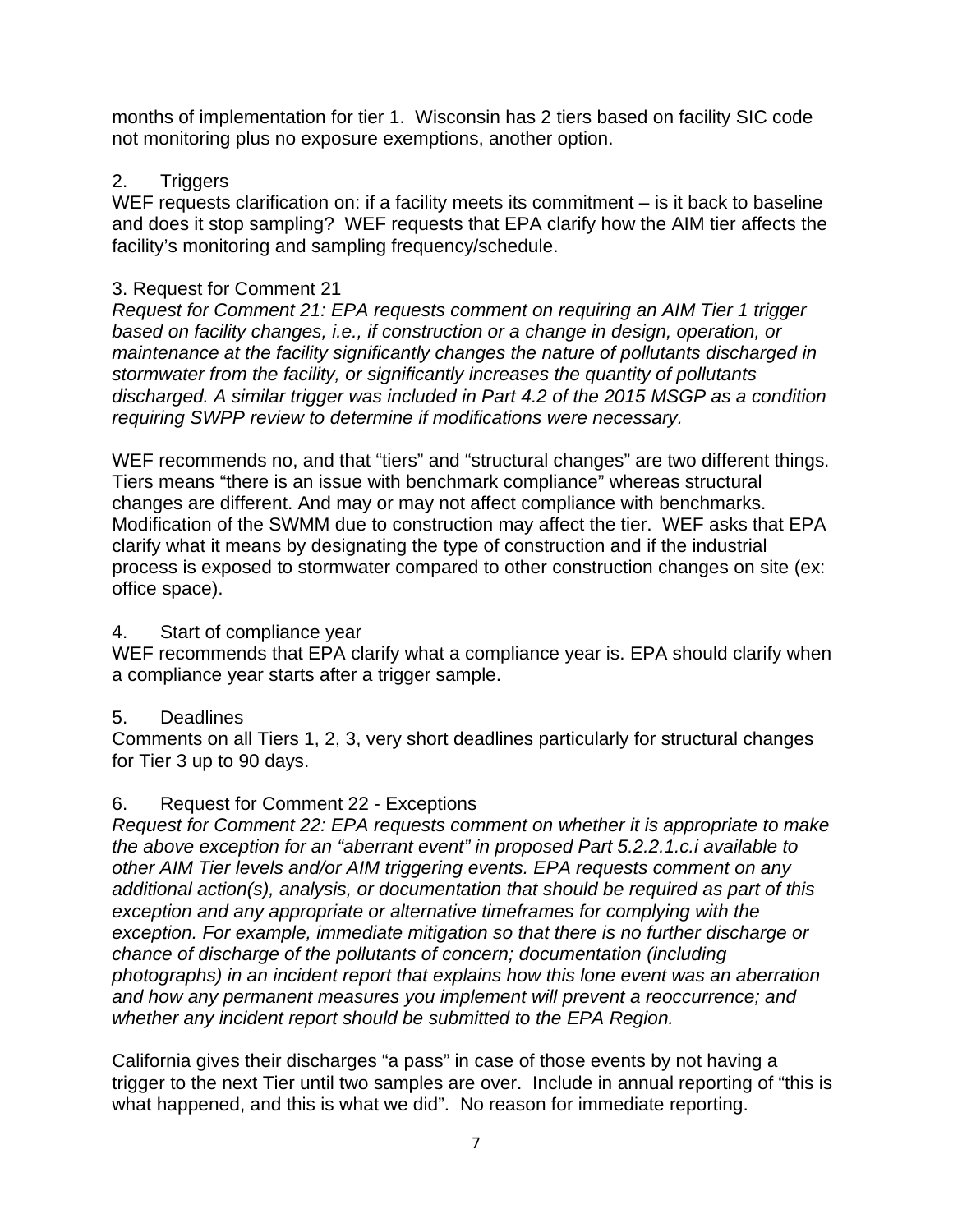#### 7. Request for Comment 24 - Natural Background

*EPA requests comment on changing the threshold for the natural background exception throughout the permit from the 2015 MSGP, which required no net facility contributions, to the proposed 2020 MSGP method of subtracting natural background concentrations from the total benchmark exceedance to determine if natural background levels are solely responsible for the exceedance. EPA requests comment on implications of this change and other factors the Agency should consider in proposing this change to the exception.* WEF supports EPA subtracting natural background concentrations.

#### 8. Request for Comment 25

*EPA requests comment on other appropriate methods to characterize natural background pollutant concentrations. EPA is aware that the National Stormwater Quality Database (NSQD) is a collection of urban stormwater runoff data from municipal separate storm sewer systems (MS4s) and contains concentration data from urban open spaces, among other land use categories. EPA is concerned this dataset does not accurately represent pollutant concentrations that are attributable only to natural background sources and whether utilizing NSQD data to calculate an exception for industrial stormwater dischargers would be appropriate. EPA requests comment on the advantages and limitations of the NSQD dataset, whether it can be adjusted for use in the MSGP for calculating natural background concentrations, and how that could be accomplished.*

EPA should clarify what is background and how a site should go about doing a background pollutant concentration analysis. WEF recommends that EPA provide guidance on how to do it accurately and consistently. Statistical approaches that EPA has provided can apply to any dataset but may be difficult for most operators to be able to use them.

#### 9. Run on

If approval is required from EPA, WEF is not clear this is going to happen in the 14 day deadline (or even 45 day) for Tier 1 or 2. WEF recommends that site should be able to subtract Run-on source from discharge to measure against benchmarks similar to natural background.

### 10. Request for Comment 26 - Tracking Tier Status

*EPA requests comment on methods for tracking AIM Tiers that may have been triggered by an operator. One approach could be to require the operator to self-select any AIM Tiers that have been triggered in the past quarter when submitting quarterly monitoring results per proposed Part 7.4.*

In other states, many track and self-report. EPA does notify facilities on what tier they are depending on their data. In California operators can go online and search what level tier their facility is included. States should have their own database's that allow facilities to log-in and receive their own tier/tracking information. This may not be applicable for every state since some states do not do their own regulation. It is up to facilities to keep track of their own tier information. WEF agrees that operators can self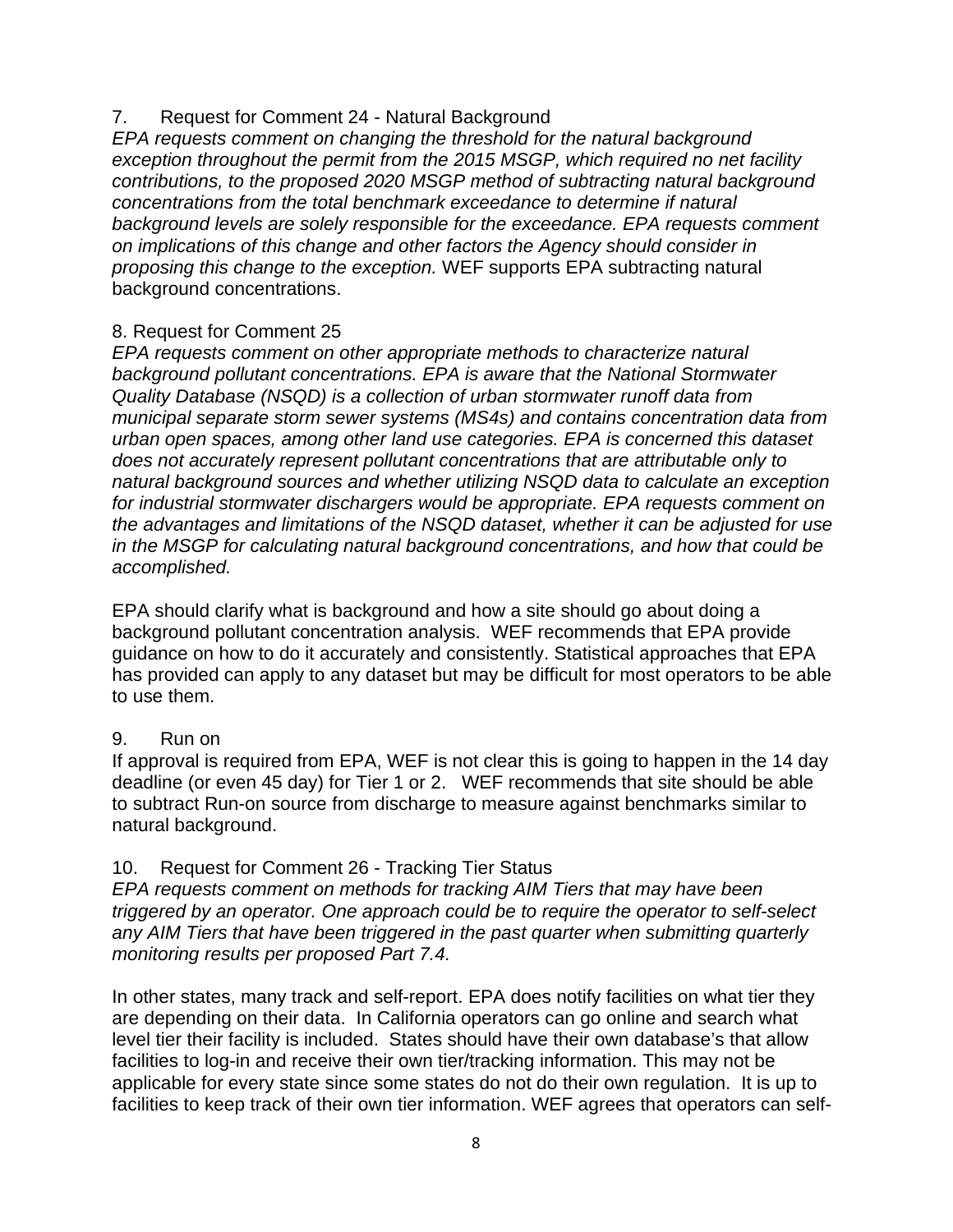select if EPA reviews those and agrees.

11. Final General Comments:

This entire section is written as if a facility only has 1 outfall. The more outfalls a site has the more likely it is to trigger. There is no way to acknowledge that many facilities have more than 1 outfall to monitor. EPA should provide clarification on outfall/parameter specific requirement. What happens if your outfalls are in different tiers, parameters, etc? WEF recommends that EPA clarify if site-wide averaging is applicable. WEF also suggests that without a design storm it will be difficult to determine a structural treatment control.

# 4) **Stormwater Control Measures (Appendix Q)**

Below, WEF provides some general comments regarding Appendix Q. WEF expects each sector to provide EPA their specific comments:

1. Index Checklist

a. Checklist should be indexed and there should be one master list with uniform and consistent language and the sections that are specific to that industry.

2. Incoherent and Inaccurate Statements

a. Checklist contains statements that are misleading or confusing (need to provide examples)

b. There are technical inconsistencies; refer to California Stormwater Quality Association Manual for information on BMPs and checklists

3. Potential SCM Options or menu of SCM options rather than Checklist

a. This appendix is part of the permit and permits cannot be too prescriptive on the type of BMPs or SCMs that can be used at a site. Therefore, this appendix should be a general list of options to be considered for the site rather than a specific checklist.

4. Reference National Academy Report – Additional Monitoring Needed

a. Many of the SCMs referenced in Appendix Q were based on comments made in the National Academies Study that was conducted to support this. One of the recommendations from the academy (see page 4 of report) is that additional monitoring is needed to understand capacity and performance of SCMs, by being too prescriptive the permit will not allow for that to happen at the industry level.

5. Appendix Q is Oversimplified

a. Checklist is not comprehensive enough, may be missing BMPs that are applicable to the sector and the use of this checklist may lead practitioners to simply go through the list without identifying a clear solution to problems that could arise at a site. Appendix Q should describe process for developing good solutions and then provide the checklist as examples of what needs to be developed.

# 6. Other

a. Refer EPA to states that have robust stormwater practices and systems.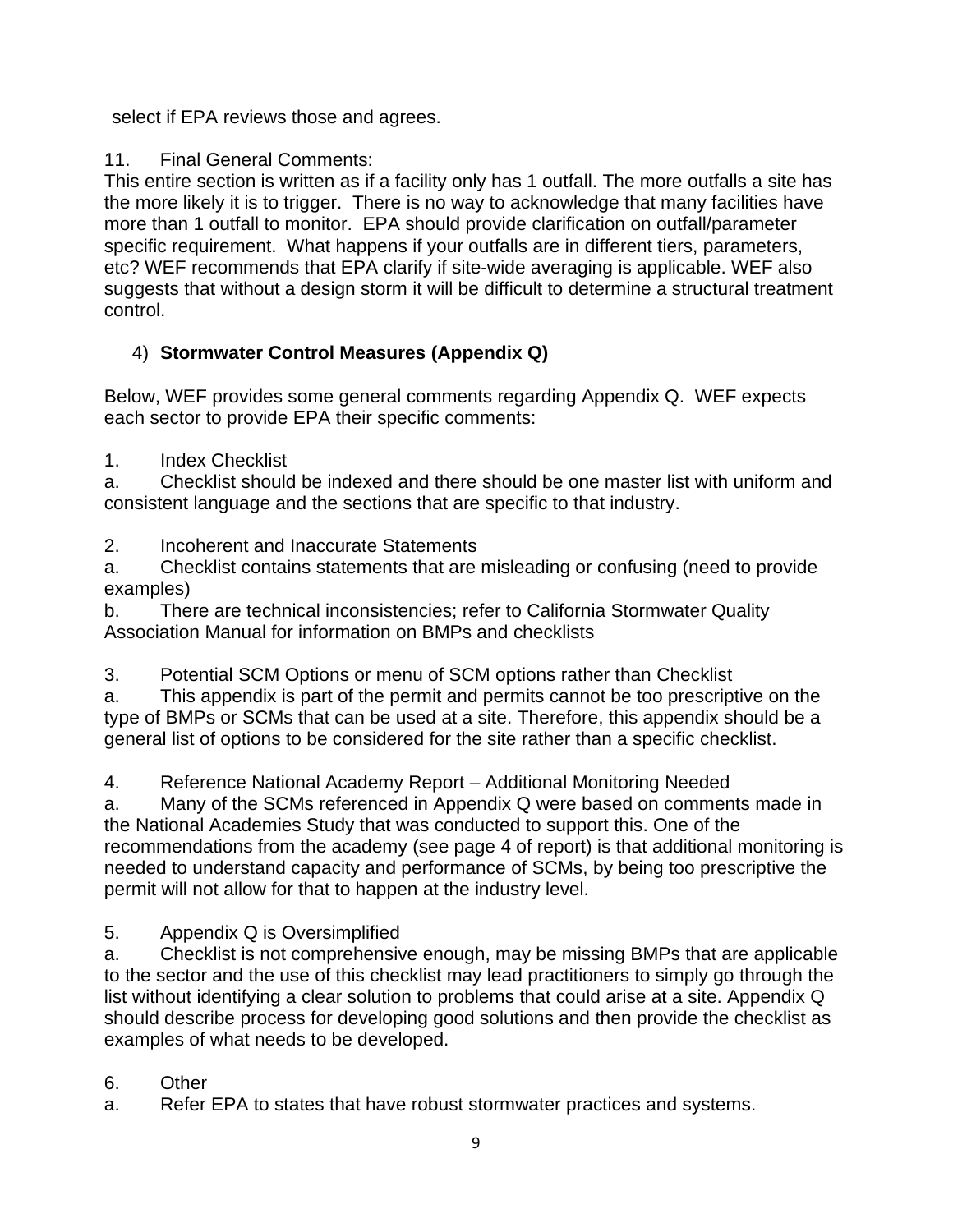b. Inquire if this listing is useful for an MS4 permittees as they are looking at responsibilities such as illicit discharges or sources of pollutants that they might be finding at the end of the system.

7. Section Specific Comments:

### 2.1.2.5

Coagulants can be beneficial for a range of pollutant removal processes. Defining them as "Cationic" can be limiting in that there are a range of potential coagulants that can be employed depending on the nature of pollutant being removed. Concerns have been raised in California and Washington from stakeholder groups regarding the safety of the coagulants themselves. In the California case, provisions were developed to require toxicity testing prior to the use of coagulants in a stormwater treatment process. This had the result of limiting the use of coagulants for construction stormwater runoff. In a national permit, similar water quality concerns are anticipated. Washington state elected to preapprove specific treatment systems with specific coagulant allowances using laboratory and field testing of their systems. This allows broader use of coagulation where it is effective but limits the options to existing pre-approved systems or requires testing of proposed systems. The administration of the approval program requires funding, some of which comes from applicant fees.

If EPA is to allow the use of coagulants in stormwater BMPs to meet effluent limitations, such administration of a program showing that the coagulants will not cause or contribute to an impairment of water quality is suggested by WEF. Additionally, if the use of coagulants would become BPT/BAT/BCT, then a program approving systems and coagulant mixes would need to be fair to all technology developers and providers. Costeffectiveness of operating a coagulant system would need to be completed as well as its evaluation as BPT/BAT/BCT per existing regulatory guidelines.

### 2.1.2.6

Infiltration of runoff, particularly from an industrial facility, requires evaluation of impacts on groundwater, to avoid causing or contributing to an impairment of that potential water supply. This provision can be inconsistent with several state and local groundwater protection regulations, water rights laws, and/or local standards for managing drinking water supplies to meet Safe Drinking Water Act requirements. Specific requirements for protection of groundwater from infiltration of industrial stormwater runoff need to be included if evaluation of the feasibility of infiltration is to be a requirement of this permit.

### 3.1.3

There are provisions to control erosion, but no inspection requirement to look for erosion. WEF recommends that it should be included. Additionally, known areas of contaminated surface soil inspections should be included explicitly.

### 3.1.4

In arid locations, timing an inspection during regular operating hours during a precipitation event may be infeasible some years. A provision to not be in violation should, under such circumstances, an inspection during a rain event does not occur.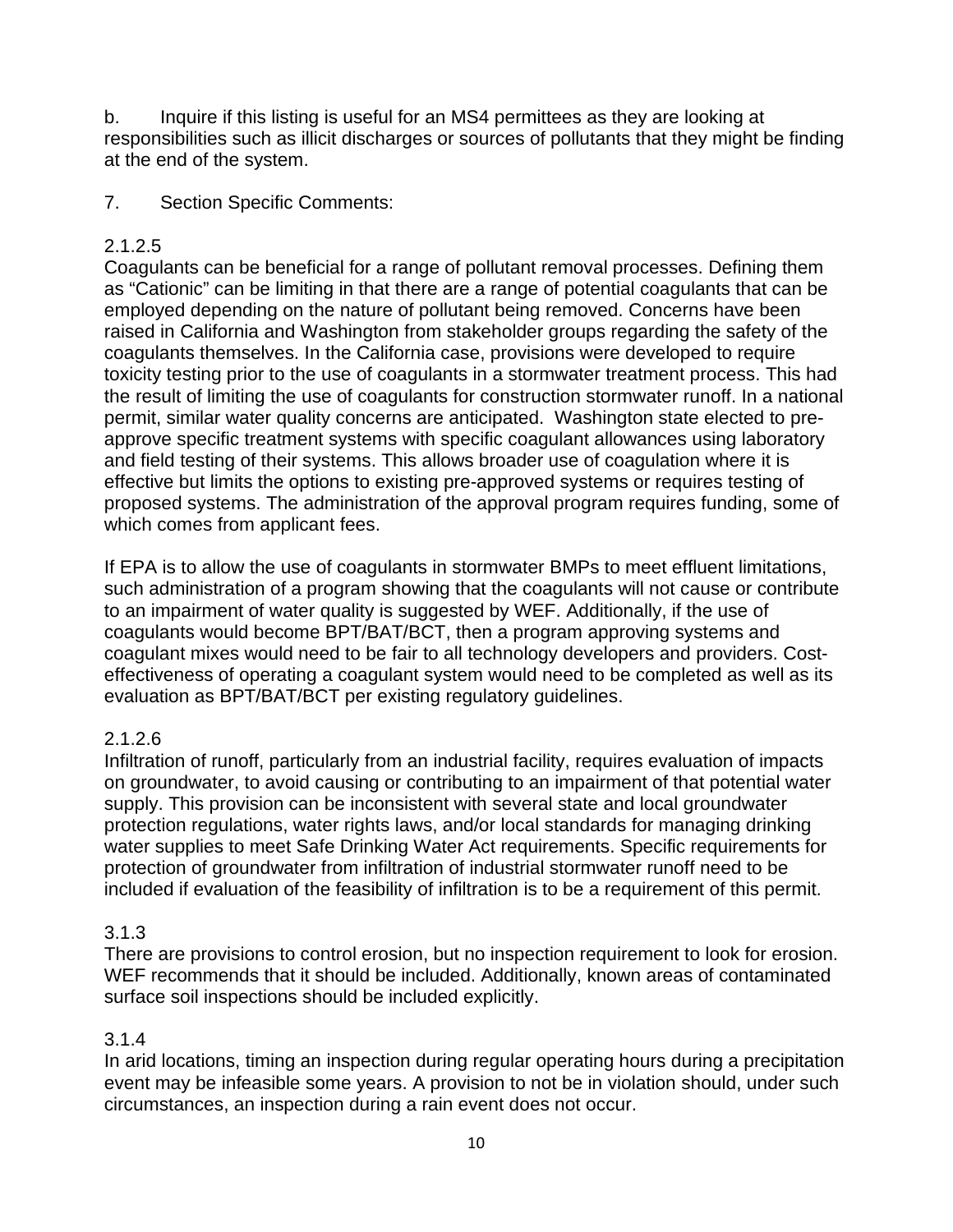### 3.1.5

To what extent does this apply to facilities with known areas of contaminated surface soils? A provision requiring ongoing inspections of BMPs applied to known areas of contaminated surface soils is recommended.

Is EPA implying the use of Catch basins to collect contaminated stormwater? This section is not well stated. How about requiring operators to maintain sumps and catch basins regularly. It is important to ensure hooded catch basin and catch basin inserts are maintained and installed correctly. If an area is uncovered, connect sump outlet to sanitary sewer (if possible) or to appropriate treatment such as an American Petroleum Institute (API) or Coalescing Plate (CP) oil/water separator, catch basin filter, or other appropriate system. These are very different technologies and have different levels of performance and the ability to handle loads.

EPA should include statements about periodic inspection of the entire drainage system including infiltrations systems, detention systems manholes, catch basins, pipes and outfalls. For example, in page 110, EPA includes the Use sand filters or other end-of-pipe treatment as back-up measures for outfalls receiving drainage from areas where oil is potentially present.

WEF SMEs have done a review of these recommendations from EPA and suggests that EPA spend additional time in clarifying these recommendations. WEF SMEs would be available to discuss several them and provide additional input.

# **5) TMDLs, Eligibility and Other Issues**

Section Specific Comments:

# 1.1.7

If a permittee is above a groundwater CERCLA site is EPA SWPPP review required? If a permittee above a groundwater CECRLA site is retaining and/or infiltrating stormwater as a BMP, is EPA SWPPP review required? WEF recommends that EPA clarify.

# 1.3.3

When a facility is transferred to a new operator, the new operator may not have adequate access to the facility or control over the facility to feasibly prepare and submit an NOI with SWPPP 30 days prior to transfer.

# 1.3.3

Citizen suits may be unsuccessful due to there being insufficient evidence to support the claims of the plaintiff(s). Applying the filing of a citizen suit prior to a judgment as a standard for determining if a facility has unpermitted stormwater discharges, does not make use of EPA expertise to determine if a facility requires coverage.

# 1.3.6

In the font designation, specify the maximum velocity at which the viewer must be able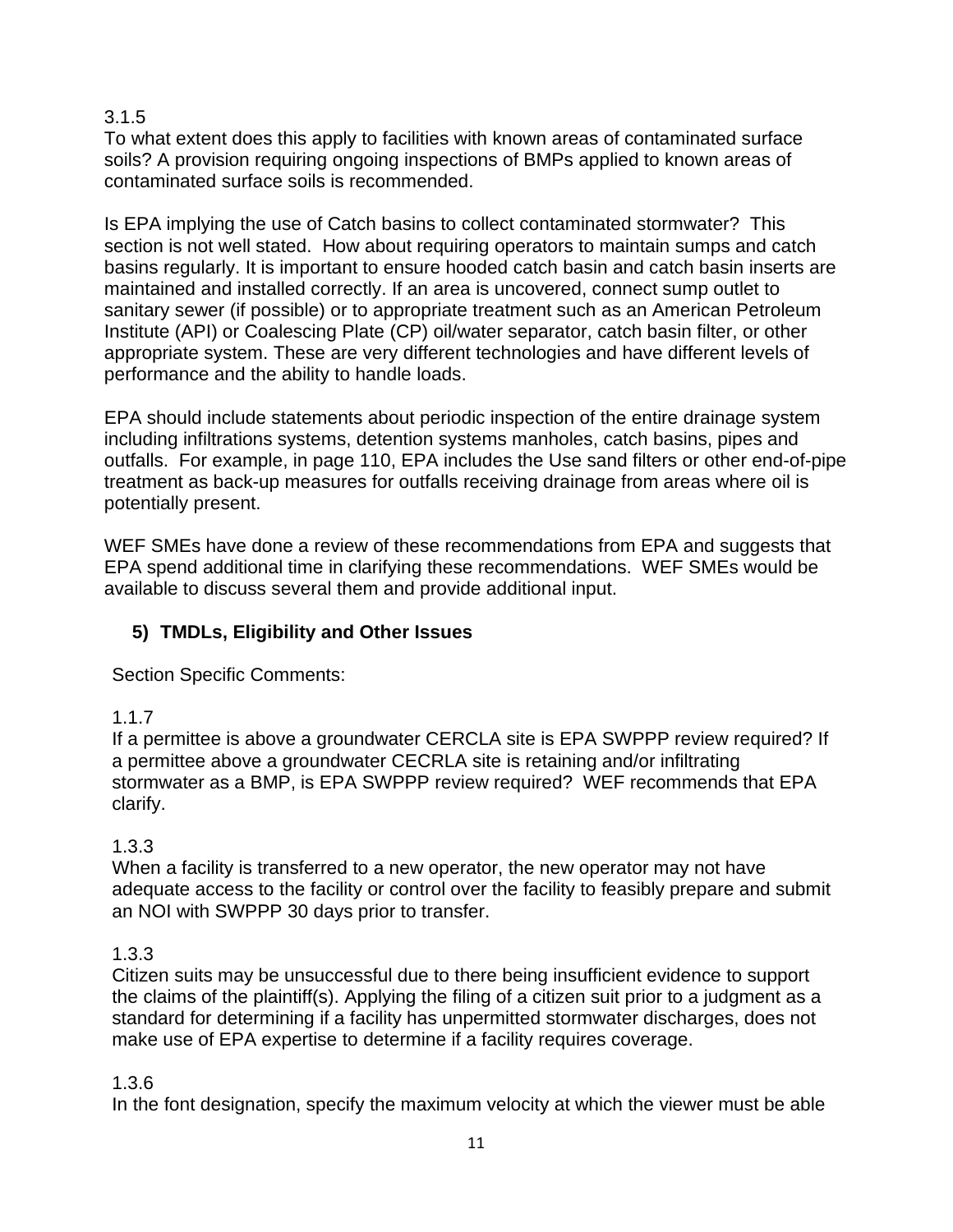to read the sign, and what part of the sign must be read at that velocity. Note that local community signage, visual impact, and/or architectural standards may impede on some facilities ability to comply with this provision. Allowances for such provisions are recommended. Signage in a public place may require easement leasing or some form of licensing with a public entity or a private entity visible from the public right of way. Such costs may be prohibitive for some small businesses.

#### 2

"EPA notes that it does not "intend" for any permit requirement to conflict with state water rights law." Does the word "intend" mean that in the case that any permit provision that conflicts with a state water rights law, that the state water rights law supersedes the permit provision and the permit provision, in that circumstance, is null and void?

#### 2.1

"good engineering practices" should be replaced with "the standard of care for Design Professionals." "Good Engineering Practices" is not as well defined in terms of liability for a system not achieving performance or other requirements.

#### 4.2.4.1a

Making the standard "non-detect" to establish that a facility is not causing or contributing to an impairment goes beyond the waste load allocations established in a TMDL, should one exist for that impairment. If a TMDL exists, the standard should be the waste load allocation established for industrial discharges to that impaired waterbody. If a TMDL does not exist, using the water quality criteria with a factor of safety may be more feasible than using a non-detect requirement. For example, in nitrate-N impaired waterbodies, achieving non-detect in stormwater runoff even if all a facility's BMPs are operating perfectly, may be impossible simply through atmospheric deposition of nitrates. Even using a water quality criteria for nitrate-N minus a factor of safety may not be sufficient to prevent atmospheric deposition from exceeding that benchmark. Some local agencies may not accept the proposition that atmospheric deposition constitutes "natural background." Nevertheless, using non-detect is, to some extent, requiring industrial dischargers to compensate for other lesser controlled sources. WEF recommends not using non-detect as the standard for cessation of monitoring, but establishing appropriate benchmarks based on established TMDL waste load allocations or what a TMDL waste load allocation would be given the water quality criteria for the specific pollutant.

#### 4.2.4.1b

Where at TMDL exists, requiring a separate EPA action to require monitoring for that pollutant is not recommended. Since collection system operators will have waste load allocations for that TMDL, having data associated with industrial contributions to those collection systems is very useful information in terms of programs to implement to meet waste load allocations. We recommend that all industrial facilities within a TMDL watershed do the TMDL based monitoring for matching pollutants per 4.2.4.1a.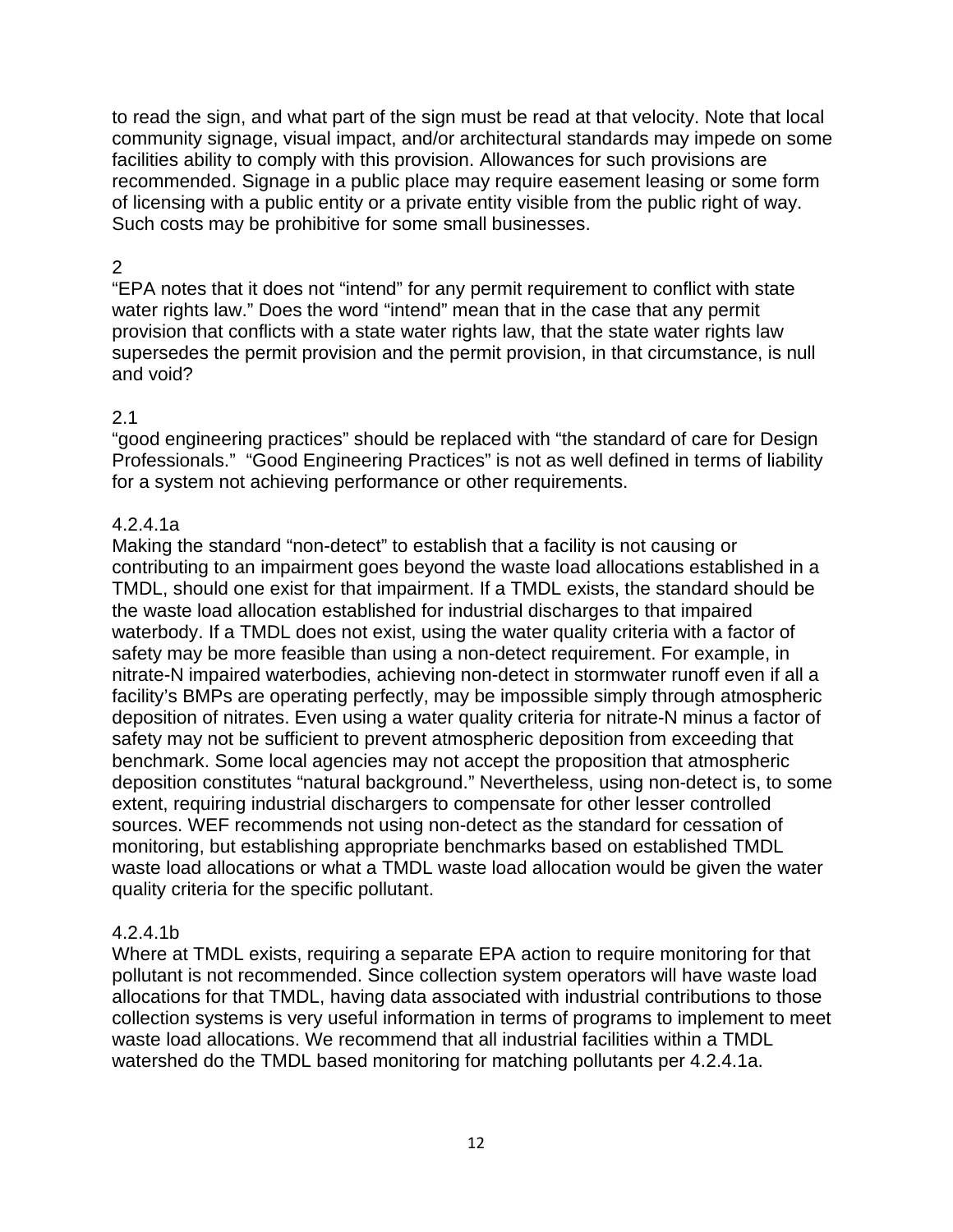### 1.1.3.3

WEF recommends that there be an exception for changes to the facility operations that might warrant coverage under a general permit rather than an individual permit. For example, storage outside that is exposed to rainfall might have a permit with numeric limits. The facility expands and encloses all storage. An individual permit should not be required, and GP coverage should be considered.

### 1.1.6.2.d i.

i. This section says if no TMDL but impaired water, discharge must meet WQS at the point of discharge – end of pipe requirements typically only apply to metals, or toxic substances.

ii. This section requires assimilative capacity and available wasteload to be allocated to the industrial stormwater discharge. Typically, TMDLs do not make wasteload allocations for industrial stormwater – This could be state/region specific.

### 2.2.2.3

New Discharger or New Source to an Impaired Water. If a facility has authorization to discharge under this permit relied on Part 1.1.6.2 for a new discharger or a new source to an impaired water, it must implement and maintain any measures that enabled it to become eligible under Part 1.1.6.2, and modify such measures as necessary pursuant to any Part 5 corrective actions. It must also comply with Part 2.2.1 and the monitoring requirements of Parts 4.2.4.1. WEF recommends that EPA clarify and place all requirements in one place to avoid subjectivity and confusion.

# **6) Major Storms Control Measures**

1. Specific Comments:

*Request for Comment 8: EPA requests comment on whether it is appropriate for the permit to include language similar to the proposed language above that facilities should consider implementing enhanced controls to minimize impacts from stormwater discharges from major storms that cause extreme flooding conditions. EPA requests information on structural improvements, enhanced pollution prevention measures, and other mitigation measures that the permit could require facilities to consider. EPA also requests comment on how the permit might identify facilities that are at the highest risk for stormwater impacts from major storms that cause extreme flooding conditions.* 

One approach could be to use the Federal Emergency Management Agency's (FEMA) Flood Map Service Center (found at https://msc.fema.gov/portal/search) to determine if the facility is in a "Special Flood Hazard Area" or Other Area of Flood Hazard. SFHAs are defined as the area that will be inundated by the flood event having a 1-percent chance of being equaled or exceeded in any given year. The 1-percent annual chance flood is also referred to as the base flood or 100-year flood. SFHAs are labeled as Zone A, Zone AO, Zone AH, Zones A1-A30, Zone AE, Zone A99, Zone AR, Zone AR/AE, Zone AR/AO, Zone AR/A1-A30, Zone AR/A, Zone V, Zone VE, and Zones V1-V30. "Other flood hazard areas" (or moderate flood hazard areas) are labeled Zone B or Zone X (shaded) are also shown on the Flood Map and are the areas between the limits of the base flood and the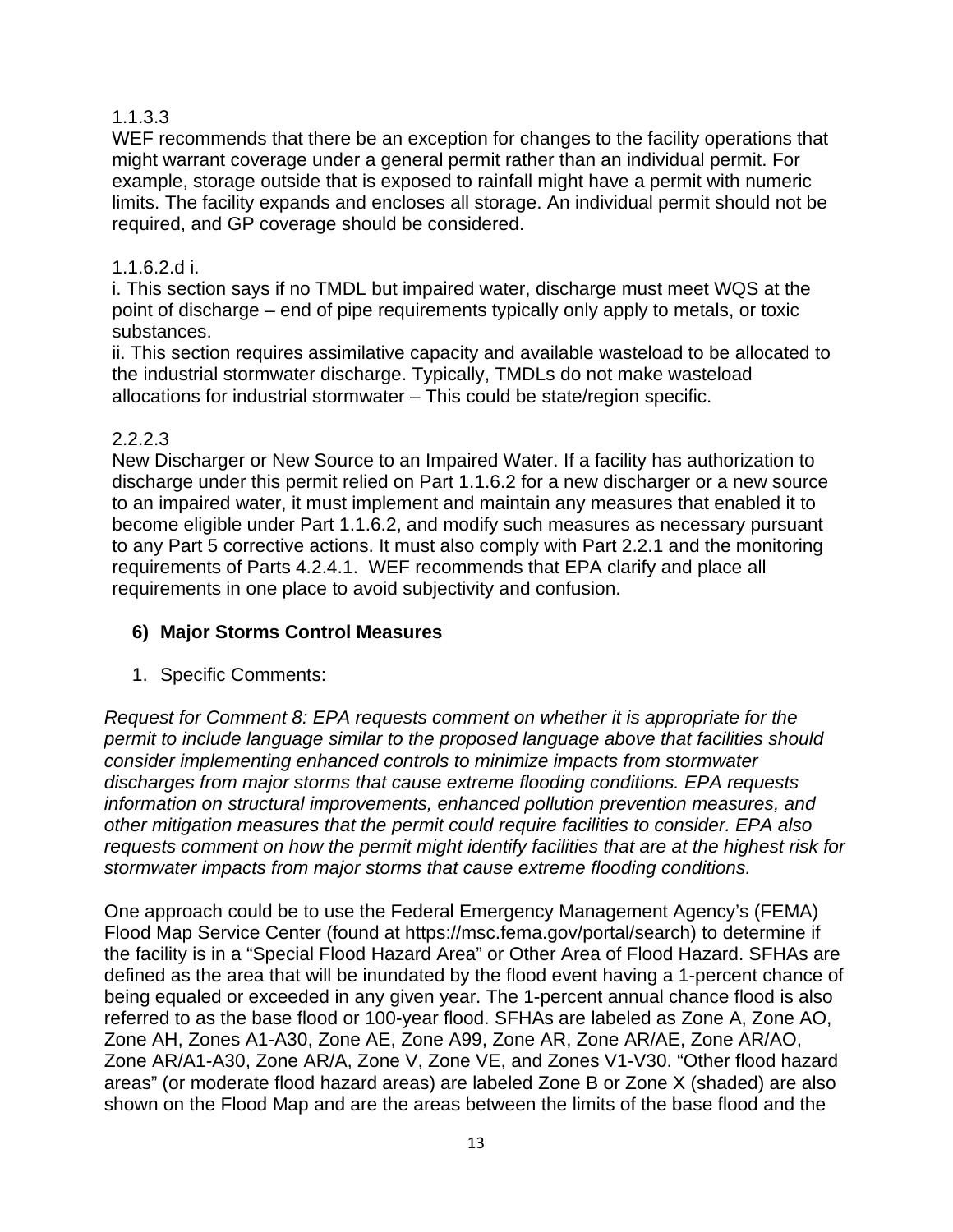0.2-percent-annual-chance (or 500-year) flood. The areas of minimal flood hazard, which are the areas outside the SFHA and higher than the elevation of the 0.2-percent-annualchance flood, are labeled Zone C or Zone X (unshaded)<sup>2</sup>.

WEF also recommends that EPA specifically include language that facilities may also refer or make use of available appropriate information from the local stormwater agency and floodplain administrator to get specific information on local flooding that is not covered in FEMA maps.

WEF is of the position that facilities subject to these additional requirements for major storm impact mitigation should be restricted to facilities that would cause an extreme impact by virtue of the nature of the facility. For example, facilities prone to flooding and with fuel tanks that could float, break open and pollute waterways during major storms should be included. SARA Title III Tier 2 reporting would also identify vulnerable material storage facilities.

WEF agrees that FEMA floodplain mapping is a good first screening step to identify potential facilities. As a first phase, facilities in 100-year flood plain could be included. Then, as discussed above, the facilities would be further screened to include only those facilities that would have an extreme impact on water pollution during major storm events. Depending on the results of this first phase, a second phase including facilities within the 500-year flood plain could be implemented, and similarly, the facilities could be further screened to include only those with extreme pollution impacts during major storm events. We are concerned about the potentially high financial impact of requiring structural improvements such as flood walls. Another concern is the potential overlap of these regulations with other flood protection regulations. We do not think the solutions listed above the Request for Comment 8 in the Fact Sheet are appropriate for facilities that would have extreme impacts to pollution during major storms.

One way to help smaller facilities would be to partner with USACE Silver Jackets to bring together state, federal and local resources to learn from one another in reducing flood risk and other natural disasters. EPA could implement the Community Rating System (CRS), a voluntary program that recognizes, encourages and rewards a community for floodplain management activities that exceed the National Flood Insurance Program's minimum standards. The community is rewarded through reduced flood insurance premiums. The CRS program is flexible and allows communities to choose from a list of activities to earn points. Incentive levels are based on the flood risk reduction from floodplain management activities, such as outreach, mitigation, higher regulatory standards, and increased mapping.

2. General Comments:

WEF recommends that EPA focus on specific facilities that pose a high hazard risk during major flood events (100- 500 Year) if they fail. Given some of the technical issues noted above, it may not be feasible to implement "major storm controls" as written in the draft

<span id="page-13-0"></span><sup>2</sup> More information on FEMA flood zones can be found a[t https://www.fema.gov/flood-zones](https://www.fema.gov/flood-zones)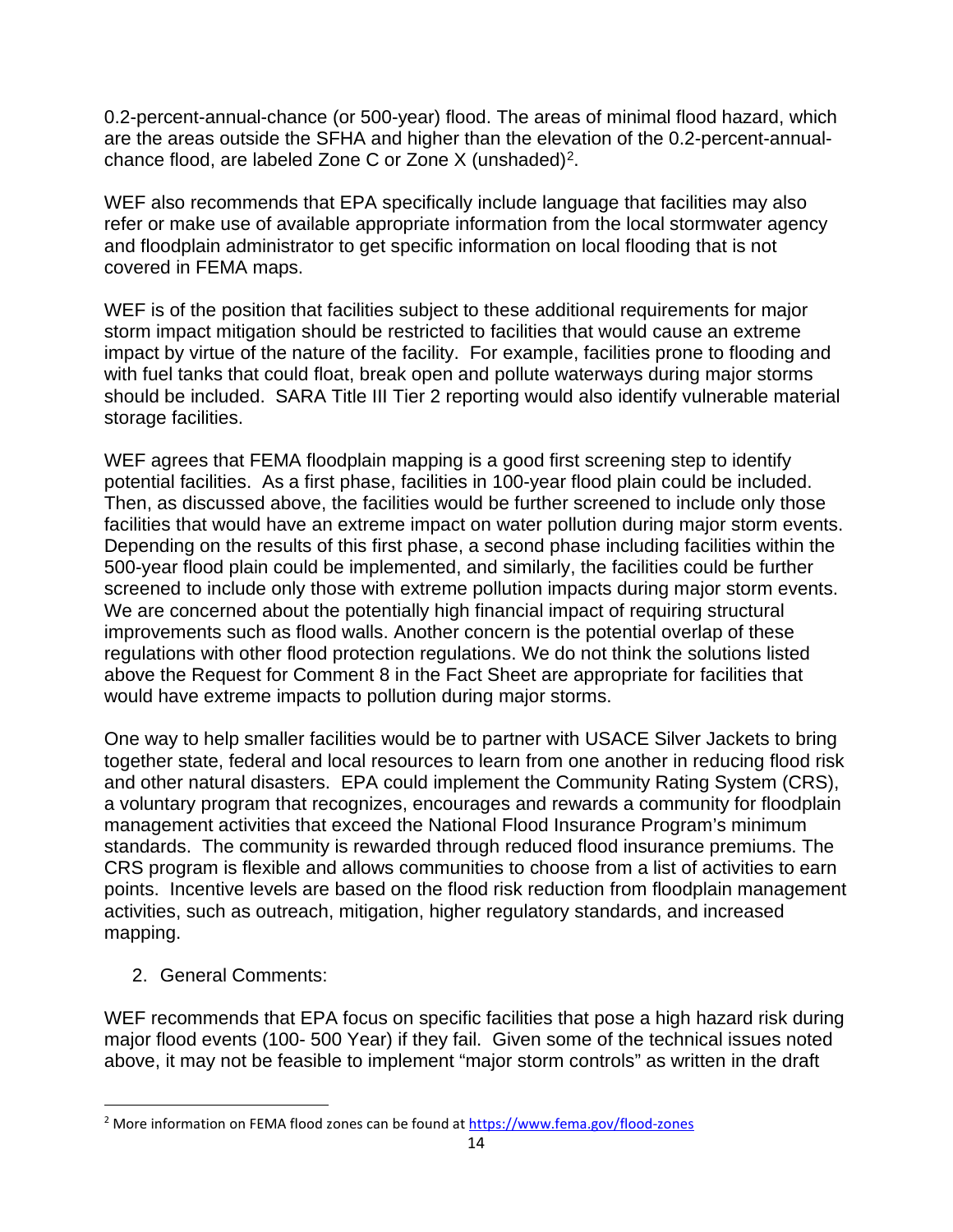permit. Primarily please note:

- 1. Weather forecasts rarely predict the return period of a pending storm event. They may predict the total depth of rain anticipated, but not the duration over which that will occur, which is required to estimate the flood level anticipated from a storm event. Stopping deliveries, diverting staff from production to flood risk mitigation, and other actions required in this provision, during every forecasted rain event with a total depth above the storm event level that would cause "extreme" flooding at the facility, or contact of flood waters with pollutants, can potentially be a significant financial burden on an operation that is in an area of the country with frequent rainfall. Also, the weather forecasts of total rainfall depth tend to be of low accuracy, making it possible that actions may not be taken prior to an "extreme" flood event, which can put an operator at risk of being in violation when the information available to them did not inform them that an action was needed.
- 2. In areas prone to flash flooding, forecasts do not provide quantitative information of the severity of the potential flood or the flood risk. Warnings are typically issued whenever rain is predicted. Disrupting operations every time rain is predicted may be a financial burden on an operation that can make their ability to stay in business impossible at that location.
- 3. Under the current NFIP, facilities can purchase flood insurance. Their insurance rates will vary depending on what physical protections they invest in to prevent damage during the flood that reaches the BFE, among other resiliency measures. The decision to invest in physical protections is currently based on financial criteria. The provisions in the permit make such investments a compliance requirement. This differs from the current NFIP. They should be consistent.
- 4. In some areas, at sometimes, to prevent downstream flooding, the U.S. Army Corps of Engineers (USACE) has elected to breach levees and flood areas they consider of low impact. Should a facility be in such an area where FEMA maps designate them as protected, but a discretionary action by USACE removes that protection, they should explicitly not be in violation of this permit.
- 5. The same is true of public flood control agency maintenance lapses that result in failure to existing protections. Should such protections fail through no fault of the facility operator, they should not be in violation of this permit. That needs to be made clear if this provision is to remain in the permit.
- 6. Some areas flood when no precipitation occurs over the facility. This is the case along the Red, Missouri, and Mississippi river basins, among others. While not classified as flash flooding, upstream winter snowmelt along with upstream precipitation can increase river levels to the point where they overtop banks and flood along floodways and floodplains. This is not due to any one storm event. This provision states that structural improvements to prevent impacts from such floods up to the BFE are required. Regarding the actions the permit requires, it is not clear if such actions are required when such flooding conditions are pending. That needs to be clarified if this permit provision is to remain. The specific flood risk required before actions are required should also be included. For example, as a river level increases (or decreases), USACE models of the river system add updated temperature and precipitation data throughout the river basin and update their forecasts of flood risk. Such risks go up and down each modeling run depending on changes in weather patterns throughout the river basin.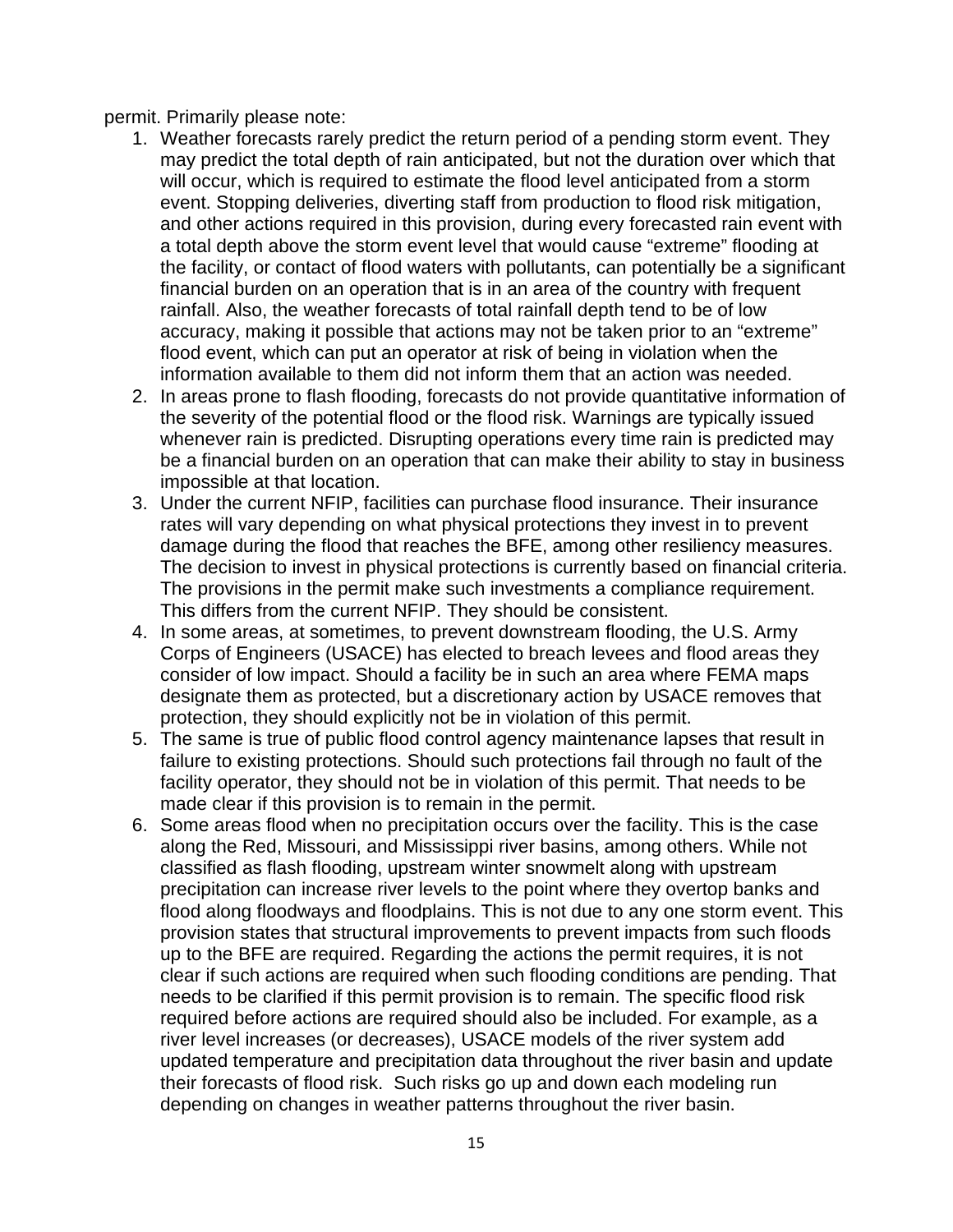Finally, generally, as it relates to major storm events, we think there to be an interesting underlying question on whether EPA is advocating compliance with water quality standards in case of floods? As in" stormwater discharges from major storm events that cause extreme flooding conditions". WEF thinks resilience to be an important issue within this area, but are those facilities subject to sampling requirements during those events to demonstrate compliance? WEF invites EPA to further dialogue in this area.

### III. **Conclusion**

WEF, therefore, requests that EPA consider the following key messages:

- 1. WEF recognizes that management of industrial stormwater benefits our municipal stormwater MS4 members as well. WEF recommends that EPA not lose sight of the pollution prevention benefits of this MSGP for stormwater discharges associated with industrial activity.
- 2. EPA should remain attentive to the fact that imposing new or added responsibilities on industrial permittees under this general permit might lead to added burden on MS4 permits for Phase I communities, those who manage industrial stormwater programs as well as states who already have resource constraints in managing their stormwater and permitting programs.
- 3. WEF recommends that EPA provide clarity on several items identified above and that EPA reach out to SMEs for more detail technical information including reaching out to WEF.

We again thank EPA for this opportunity and welcome a continuous dialogue on this matter. We may be reached at (703) 684-2416 or at [cternieden@wef.org](mailto:cternieden@wef.org) should you have any questions.

Sincerely,

attition of Verneder

Claudio H. Ternieden Senior Director Government Affairs Water Environment Federation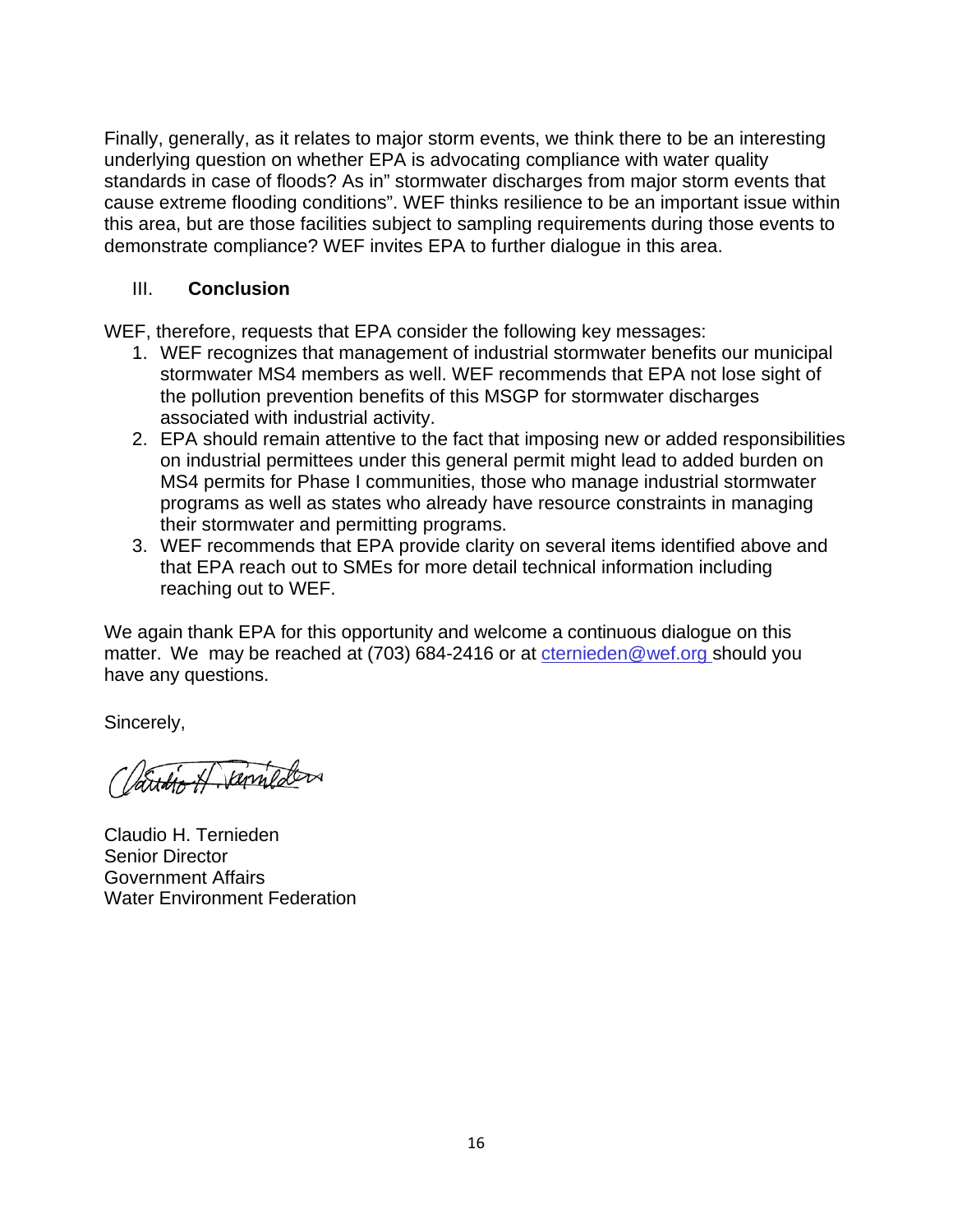### **APPENDIX A**

#### **WEF SPECIFIC COMMENT ON OIL & GREASE ANALYSES IN THE 2020 MSGP**

Requiring MSGP permittees to analyze effluent samples for "oil and grease" ("O&G") should not be added without additional consideration. It is far simpler, and more costeffective, to require a visual check in stormwater samples and discharges. If a visible oil sheen is reported, the agency reviewing the report can require the specific permittee to undertake testing using more detailed methods. Also, the regulatory agency can inspect the specific facility to identify the sources of oil pollution. If a visible oil sheen is not present, potential for environmental harm is very low.

40 CFR 110 addresses discharges of oil regulated under the Clean Water Act (CWA). The criteria used to determine if oil is discharged in quantities that "may be harmful" to water quality are: (1) the discharge causes a violation to water quality standards (many state or territorial WQSs consider a visible oil sheen as a violation); or (2) discharge causes a visible oil sheen on the surface of the water (40 CFR 110.3). Note that specific sampling for "oil and grease" is not required to determine if a discharge contains oil in quantities that may be harmful to water quality. A blanket requirement for "O&G" analyses in stormwater discharges covered by the 2020 MSGP would be more stringent than the requirements set by 40 CFR 110.

EPA method 1664 is presently listed as the only method for "O&G" accepted by 40 CFR 136. The method is like Standard Method 5520. However, significance of results obtained by this method must be noted. The 2017 edition of Standard Methods states that: "In the determination of oil and grease, an absolute quantity of a specific substance is not measured. Rather, groups of substances with similar physical characteristics are determined quantitatively based on their common solubility in an organic extracting solvent. Thus "Oil and Grease" is defined as any material recovered as a substance soluble in the solvent. It includes other material extracted by the solvent from an acidified sample (such as sulfur compounds, certain organic dyes, and chlorophyll) and not volatilized during the test." (Standard Method 5520).

WEF's members' experience show that "O&G" measured with the solvent method is often subject to interferences by materials such as vegetative matter, humus, and other substances that may occur in nature.

The various issues with the standard "O&G" test have prompted users and some regulatory agencies to use other methods for determining if harmful amounts of oil are being discharged. Often this is done by using tests for total petroleum hydrocarbons (TPH) that are not listed in 40 CFR 136. Tests adapted from EPA SW-846 have been used for this purpose. These tests are complex, expensive, and require laboratories that can perform chromatographic or spectrophotometric analyses.

Further, collection of samples to be analyzed for "O&G" requires special skills. EPA method 1664 states that only grab samples can be used for "O&G" analyses, because extractable material may adhere to sampling equipment and result in measurements that are biased low. This condition precludes collection of a composite sample in the field, as